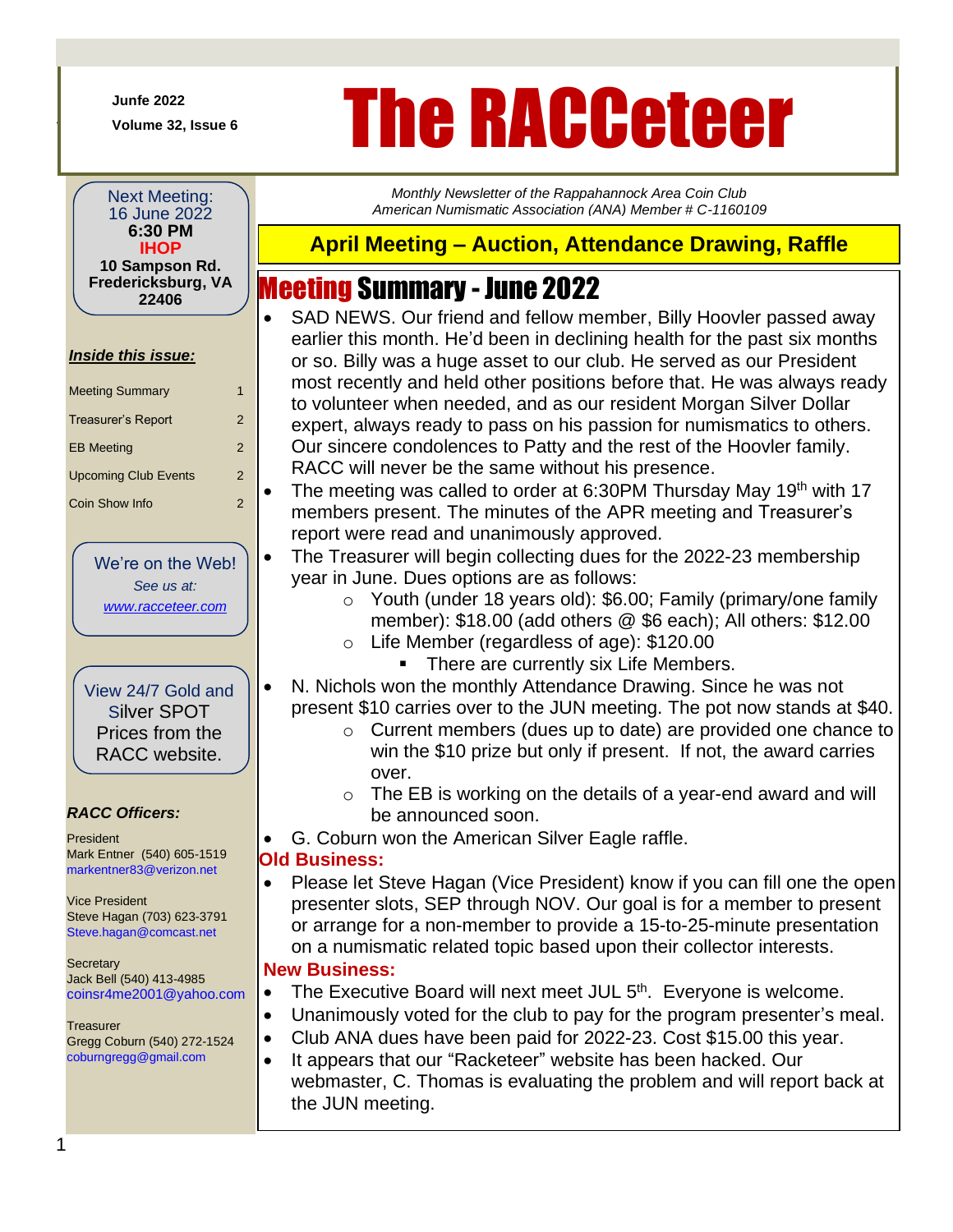# Meeting Summary - June 2022 (cont.)

### • **New Business (cont.):**

- Unanimously voted to donate \$100.00 to the VNA to defray the cost of dealer refreshments at the VNA Show in SEP.
- The President and Secretary will create a "Member Want List" form to be used to communicate collection needs from one member to another. Once completed, individual lists will be distributed. This may facilitate buying/selling/trading collector needs amongst the membership.

**Monthly Auction:** Five lots sold with a combined value of approximately \$107. Feel free to bring something to auction in any upcoming meetings.

**Conclusion:** Meeting adjourned 7:35pm.

## Treasurer's Report as of May 18, 2022

- Union Bank Balance \$3,357.97
- Petty Cash \$150.00

## Executive Board (EB) Meeting

- j • The EB met May 3<sup>rd</sup> 6:30pm at Primavera Pizzeria and Grill on Rt. 17 and discussed the following:
	- $\circ$  The Monthly Attendance drawing will now be conducted toward end of business meeting to allow a few more minutes of grace for people to arrive.
	- $\circ$  Meeting start time was discussed. You may recall that meeting start time was changed within the past year from 7pm. Is 6:30pm too early in the evening? The EB wants to ensure that the start time is optimal and will track this for the time being. Tabled for three to six months.
	- $\circ$  EB will codify raffle and attendance drawing rules to ensure fairness to all.
	- $\circ$  The waitress was included and eligible when the Attendance Drawing began. EB reconsidered and voted to remove the waitress from eligibility since it is felt that the club and its members have always shown generosity in other ways.
	- $\circ$  As an incentive, the EB proposes that the club pay for the monthly presenter's dinner.
	- o EB meets next JUL 5<sup>th</sup>.

## Upcoming Club Events

- **JUN 16, 2022:** Prog: "God Save the Queen"-Zach Currier
- **JUL 21, 2022:** Prog: " Roman Provincial Coins"- Liane Houghtalin
- **AUG 18, 2022:** Prog: "Operation Bernhard; Nazi scheme to counterfeit British currency in WWII" - Parry Bragg, VNA President
- **SEP 15, 2022:** Prog: "TBD"
	- **OCT 20, 2022:** Prog: "TBD"
- **NOV 17, 2022:** Prog: "TBD"
- **DEC 15, 2022:** Prog: Christmas Party/Brown Bag Auction